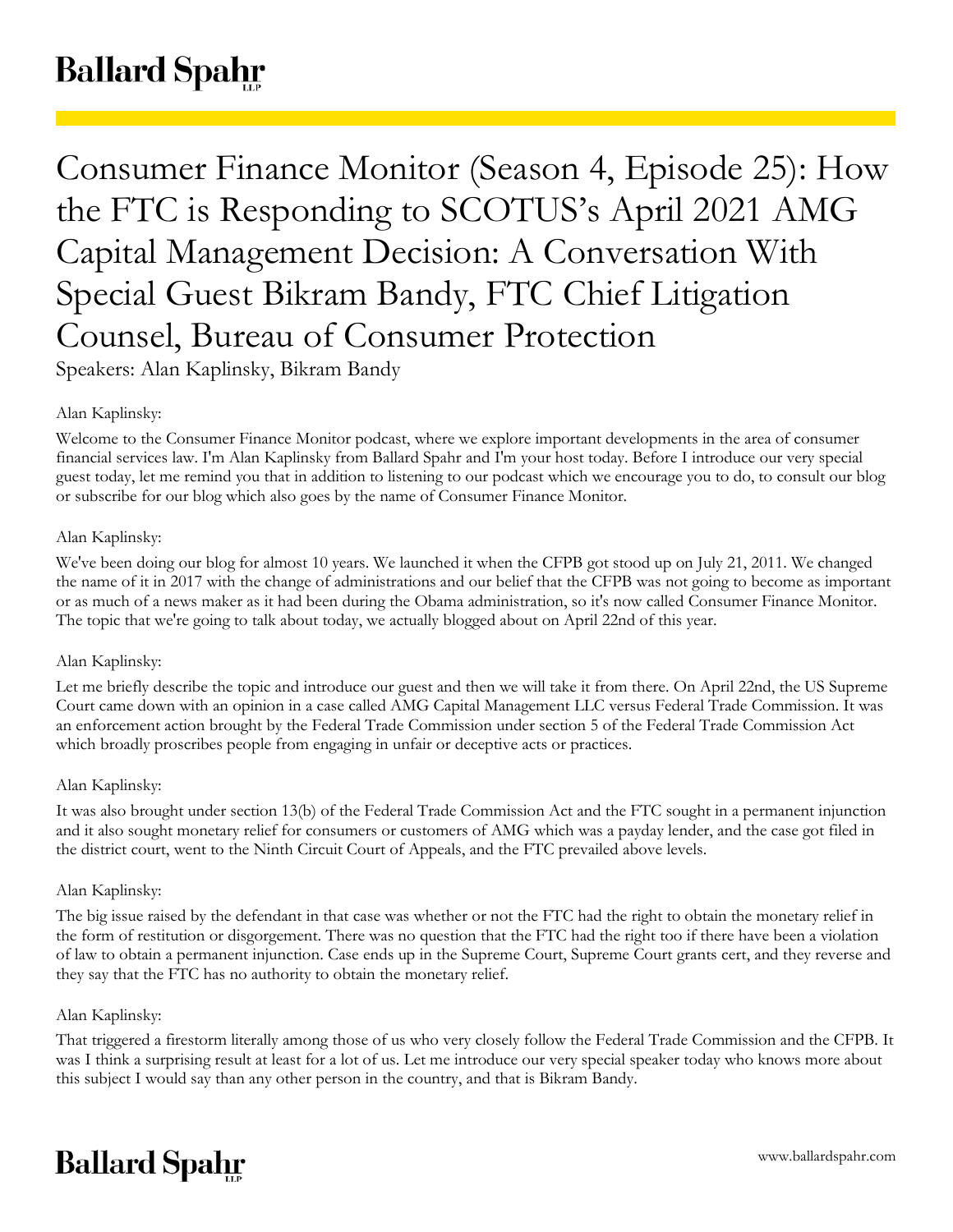## Alan Kaplinsky:

He's the Chief Litigation Counsel for the FTC's Bureau of Consumer Protection, and in that role, he advises the Bureau Director on litigation matters and provides legal, strategic, and tactical advice to case teams that are investigating and litigating consumer protection cases. He also is the FTC's appoint person on addressing challenges the agency faces as a result of this Supreme Court opinion. He obtained his undergraduate degree from Duke and his law degree from George Washington University Law School. Bikram, a very warm welcome to you today.

## Bikram Bandy:

Thank you for having me. Delighted to be here today.

## Alan Kaplinsky:

Great. We'll start with some very easy questions and I know you need to make a disclaimer at the beginning of your remarks, but I gave a very brief overview of the background and I'm hopeful you might describe the facts and the procedural posture and the holding of the Supreme Court opinion and AMG, and then from there, we'll talk about what are the ramifications and implications.

## Bikram Bandy:

Sure. Yes, you're right. I'm a lawyer, so a lawyer has a hard time doing anything without some sort of disclaimer. My disclaimer is this, that anything I say today in the podcast reflects my own personal opinion. It's not of the position of the Commission or any individual commissioner or the official position of the Bureau of Consumer Protection. Just talking as a guy here so I hope everyone keeps that in mind.

## Bikram Bandy:

What was this AMG case? I think he did a pretty good job of covering the highlights, but let me get a little bit more in the details of it. The fact of the case were AMG was an online payday lending scheme operated by a relatively famous race car driver named Scott Tucker. It had a bunch of websites setup and consumers could go to those websites and apply for a loan. It's a payday loan so that means that the loan will be payable, the funds would be taken out based on when consumers paychecks were deposited in their bank accounts.

## Bikram Bandy:

When consumers went to the website and applied for a loan, the loan would say you'd put in how much money you were looking for and it would say, "Okay, here's your loan here's the finance charge." Take for example, if the consumer put in, "I'm looking for \$300." They would say, "Okay, you're approved and you have to pay \$90 finance charge on that," so you'll end up having to pay back \$390.

#### Bikram Bandy:

What consumers didn't know, because it was buried in very confusing fine print, was that it was not just one finance charge. Instead, the company would tack on additional finance charges for each pay period for which the loan was not repaid up in 10 day period.

## Bikram Bandy:

For that \$300 loan I talked about with the \$90 finance charge that was advertised, if they didn't pay it back within the pay period, they would end up actually paying a total finance charge of \$675, or to put it another way, \$585 more in finance charges than it was advertised when they signed up for the loan.

#### Alan Kaplinsky: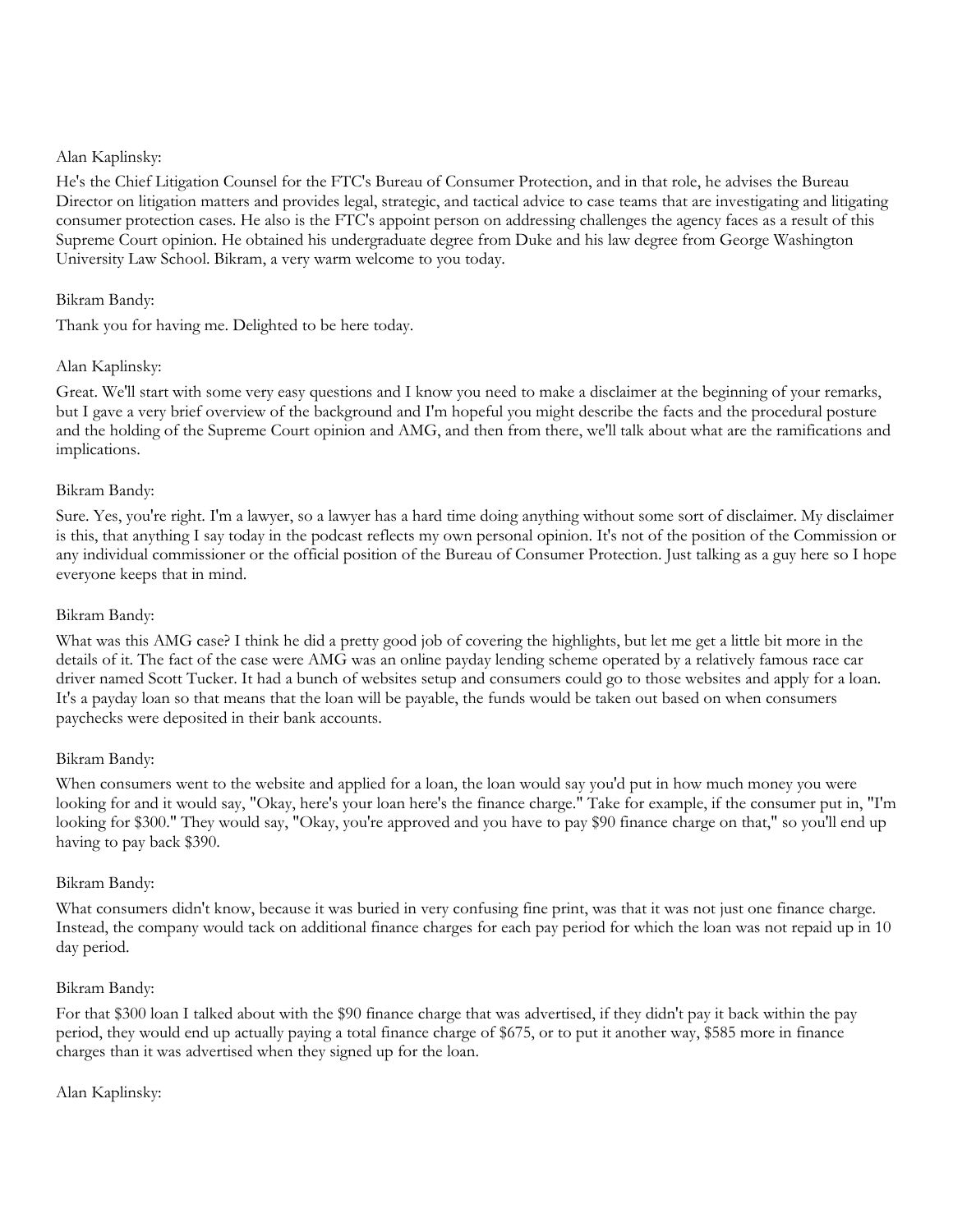Let me ask you a question, Bikram. I'm curious, not that I think it's germane to the holding here, but it's important in terms of how the FTC views that payday loan product. When the customer originally got I assume a two week loan to tie him or her over to the next pay day, was the consumer guaranteed the right to roll over or was that something that he or she had to apply for and had to be approved for?

## Bikram Bandy:

Now you're testing my knowledge of the minutiae of the facts of the case. I'm not sure, but basically I think it was setup as an auto renewal, so they didn't have to take any action and I think did have an ability to opt out of that auto renewal but it was very difficult to do and they would only know that they had that right because it was buried in the fine print that most consumers didn't see.

## Alan Kaplinsky:

If it was simply a payday loan that had a maturity date of two weeks and in order to roll it over, you had to go back to the lender and apply for and the lender could then decide to either approve or not approve it, I assume that the FTC wouldn't have the problem with disclosing that finance charge for two weeks rather than for all the extended periods.

## Bikram Bandy:

It's hard for me to say particularly because this is not my area of expertise in terms of TILA and that. I'm learned generally with what the statue requires but applying to that alternative set of facts, I don't know. We get that question all that time, what would have been adequate disclosure.

## Bikram Bandy:

We typically say we're not going to give legal advice like that, but suffice it to say that what was going on here was that the terms and auto renewal and the amount of finance charge that consumers actually could end up paying was not disclosed, or it was disclosed but in very confusing fine print that a reasonable consumer would not see or understand, and so that was the problem.

## Bikram Bandy:

Their advertising alone with saying \$300, \$90 finance charge, but the reality is that most consumers, except for the ones that actually paid the loan back within the two week period, were paying far, far more than that, and they weren't told that when they signed up for the loan and so that was really the problem in the case.

#### Alan Kaplinsky:

Got it. FTC brought a lawsuit based on section 5 of the act, am I right?

#### Bikram Bandy:

That's correct. We filed a lawsuit against Mr. Tucker and his companies in 2012 and we alleged that among other things and I think what's most relevant here was that the way that they were advertising this loan was deceptive, and actually five of the FTC Act says that that declares unlawful, unfair or deceptive acts or practices. Here, we're saying that what they were doing was essentially a misrepresentation of the repayment terms of the loan and that was a deceptive act under section 5 of the FTC Act and therefore, that was the law violation.

#### Bikram Bandy:

We did have some TILA and EFTA claims in there as well but the crux of the case was this deception, the deceptive advertising of the loan and that is what the case is primarily based on.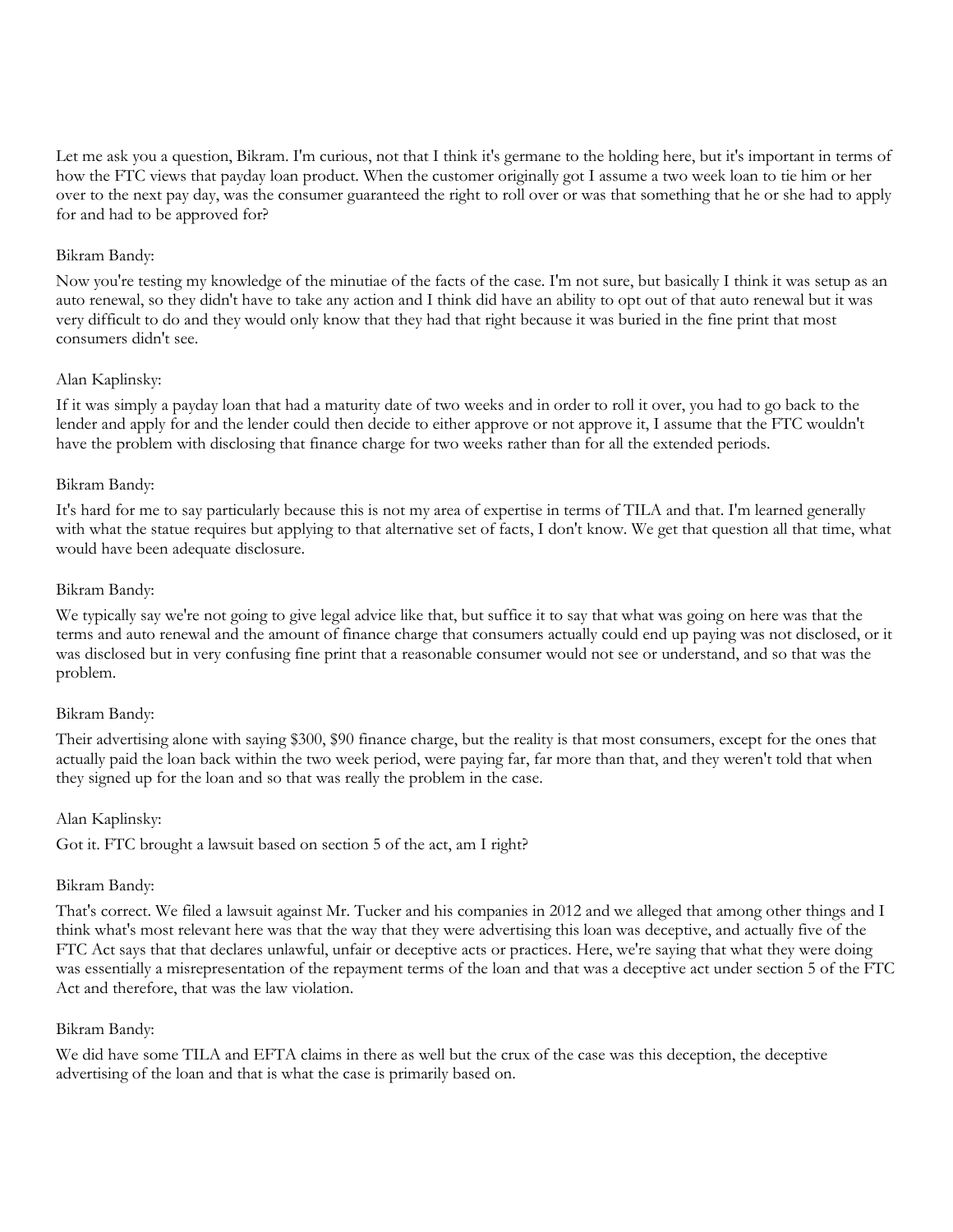#### Alan Kaplinsky:

Okay. What happened procedurally in the district court?

## Bikram Bandy:

In the district court, we brought our case. We moved for summary judgment and we won. We won on liability and when it came to accepting monetary relief, we asked the court to basically award refund, a restitutionary award which we would then use to refund consumers that paid more, and the amount that we were seeking is essentially the delta. You can go back to that \$300 loan that I was talking about.

## Bikram Bandy:

The advertised finance rate was \$90 but consumers actually end up paying \$675 if they didn't take action after pay periods, so that's \$585. For that particular consumer, we would calculate the monetary relief to be \$585. That's the delta. That was the basis of our monetary relief award. Go ahead.

## Alan Kaplinsky:

You mentioned that you did bring or at least asserted in the complaint was Truth In Lending Act and you mentioned one other federal statute. What was it?

Bikram Bandy: The Electronic Funds Transfer Act.

Alan Kaplinsky: **EFTA** 

Bikram Bandy: That's right.

Alan Kaplinsky: They were not part of your summary judgment, motion I take it?

## Bikram Bandy:

I think they were, but in some sense, the TILA and EFTA claims were... We didn't seek different monetary relief for those violations because at the end of the day, because the TILA also have to do with disclosure of loan terms and I think EFTA have to do with the way that they were actually taking, they were debiting the accounts to get these fees, but all of it's part of the same thing that they're basically taking money from consumers that they didn't disclose that they would be doing.

#### Bikram Bandy:

We didn't seek additional monetary relief. The monetary relief, the harm that consumers suffered is the same based on whichever one of the claims, and so that delta, that \$585 in that one example I get, if you look at that over the five million loans that were at issue, you sum that up and that's how we got to a \$1.3 billion restitution award, massive court award at best.

## Bikram Bandy:

To just put a fine pin on that, think of that as the difference between what consumers actually paid and what consumers thought they would pay based on the advertising of the loan.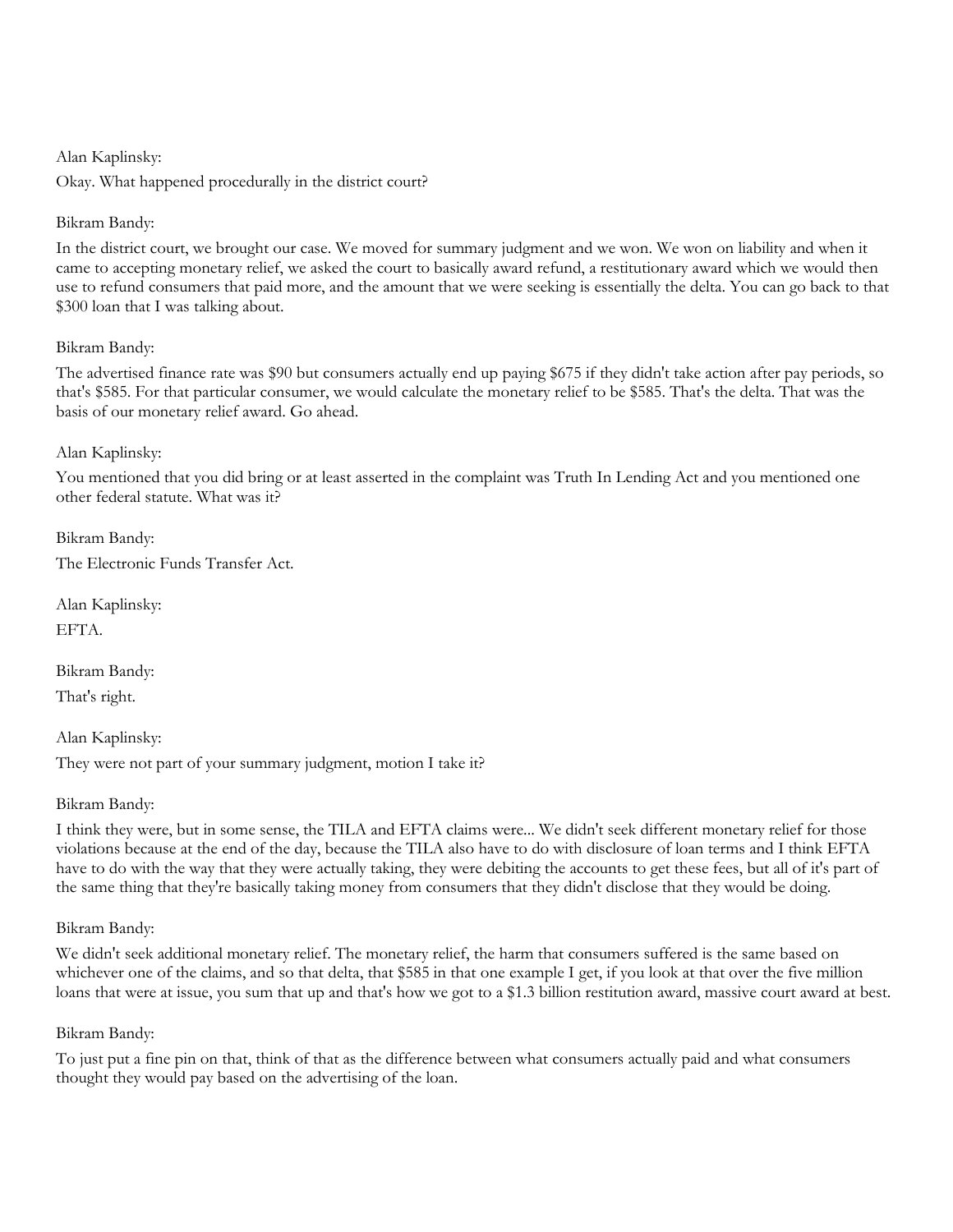Alan Kaplinsky:

By the way, just for our listeners that want to get some more information about this particular payday lending company and Scott Tucker, there is a documentary about him. I can't remember if it was on Netflix. It got released several years ago and was quite-

Bikram Bandy: It is on Netflix.

Alan Kaplinsky: It was quite interesting.

Bikram Bandy: It's called American Greed or Dirty Money or something like that.

Alan Kaplinsky:

It was part of the reason Netflix was doing, and anyway-

## Bikram Bandy:

Mr. Tucker's currently in prison because the Department of Justice brought a criminal action against him for fraud for the same conduct and they got a conviction on him and so he's currently in jail.

Alan Kaplinsky:

I thought he might be. Okay. Anything more you want to add about the case before we get to some of the implications of it?

Bikram Bandy:

I thought it might be helpful to talk a little bit about the nuts and bolts of what happened on appeal.

Alan Kaplinsky:

Yeah, sure.

Bikram Bandy:

After we won, Mr. Tucker challenged the commission's ability to get monetary relief, and so I think that may help setup our conversation just to get a little bit into the weeds about what the Supreme Court opinion was and what the reasoning was, but we got relief under section 13(b) of the FTC act.

Bikram Bandy:

Section 13(b) says that when someone violates any law that's enforced by the FTC, the FTC can go to federal court and ask the court to issue a "Permanent injunction," and so we have argued that that permanent injunction language authorizes the court to provide all kinds of equitable remedies which would include things like restitution and disgorgement.

Bikram Bandy:

For nearly four decades, going back from 2009 to the early '80s, we had had incredible success with that argument in federal courts.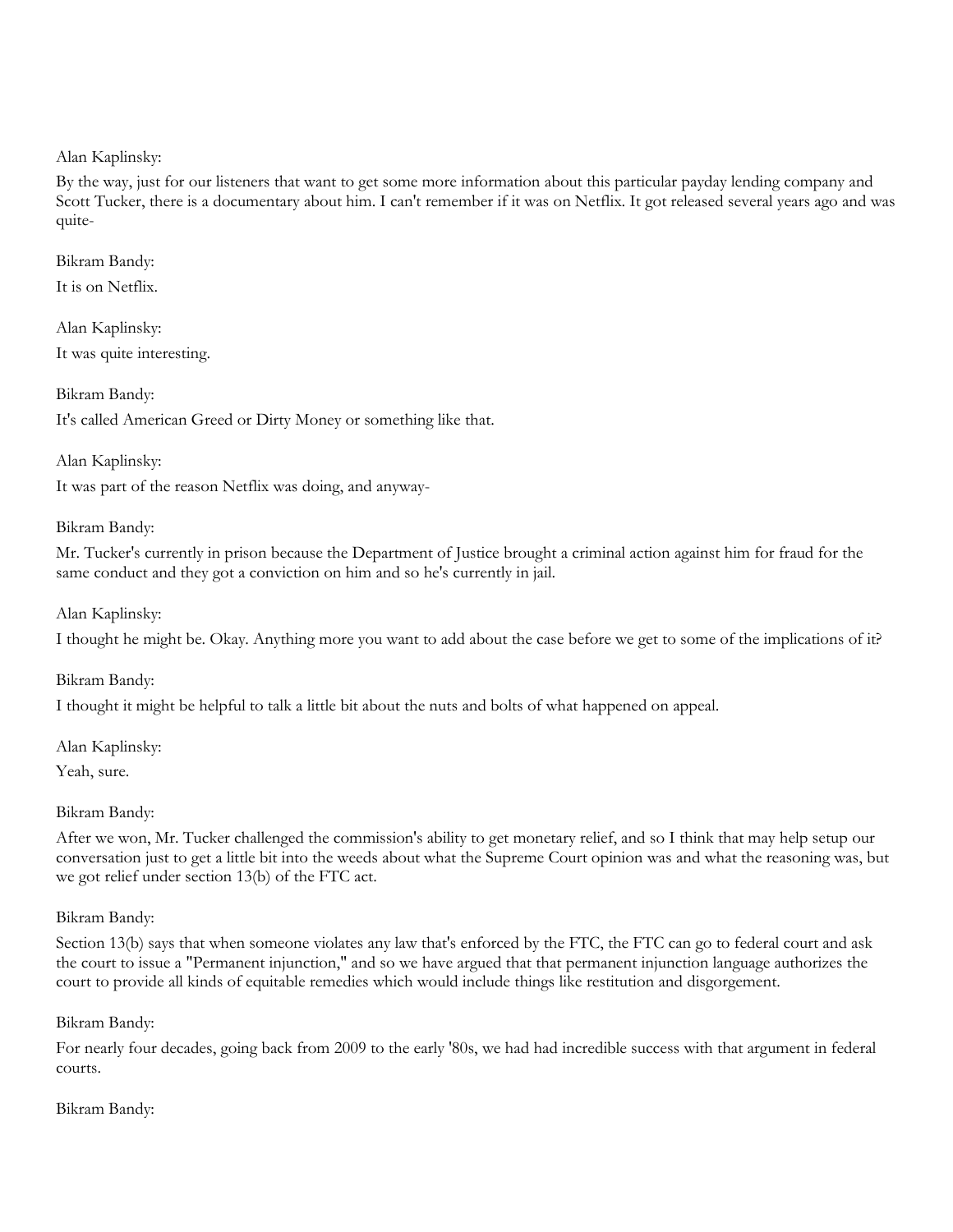Eight out of the eight Court of Appeals that had considered the question prior to 2019 had agreed that section 13(b) allows us to get monetary relief, and the reasoning was actually based on two old Supreme Court cases called Porter and Mitchell which said that when congress authorized in a statute one form of equitable relief such as a permanent injunction, that that triggers the full equity jurisdiction of the court and the court has the power to grant any equitable remedy necessary to accomplish complete justice, and that would include restitution and disgorgement.

## Bikram Bandy:

Eight out of eight courts of appeal had considered that argument, they looked at Porter and Mitchell, looked at the FTC Act and section 13(b) and said, "Yes, that allows you to get equitable monetary relief."

#### Bikram Bandy:

Over the last 40 years, the commission have used that authority to get tens of billions of dollars of refund back to consumers, but Mr. Tucker challenged that in his appeal and the case eventually have made it up to the Supreme Court and Supreme Court changed the law on how we interpret permanent injunction in 13(b) and said that, "No, it doesn't actually authorize monetary relief."

## Bikram Bandy:

In reaching that conclusion, what the court said as they looked at the FTC Act as a whole and it said, "Well, there are parts of this FTC Act that actually allow us to get money too," and in particular, there's section 19. Section 19 in the FTC Act allows the commission to get monetary relief in cases that a mob rule violations or as a follow-on to an administrative proceeding.

## Bikram Bandy:

If we bring in administrative proceeding and then go to federal district court under section 19 and get monetary relief. We can't get money in our administrative proceeding. What the Supreme Court said is yes, we have the principle of order in Mitchell, but here, because Congress has a provision that authorizes the commission to get monetary relief, the whole structure of the FTC Act is indicative of some sort of congressional intent that 13(b) not be used for monetary relief, only section 19 can be used for monetary relief.

#### Bikram Bandy:

Based on that, it said that as used in 13(b), that permanent injunction language, doesn't authorize monetary remedies because you have a more specific or direct provision of the FTC Act in section 19 that does. That's the gist of the reasoning that the court used to reach the ruling that it did.

#### Alan Kaplinsky:

Was it a unanimous opinion or was there that's done?

#### Bikram Bandy:

It was a unanimous opinion. We went down 9-0.

#### Alan Kaplinsky:

Okay. Am I right that there is another situation where the Supreme Court indicated you can get monetary relief other than under section 19 by first going through an administrative hearing, and that is when you bring a lawsuit for a violation of another federal consumer protection law like the Truth In Lending Act or like EFTA, am I right?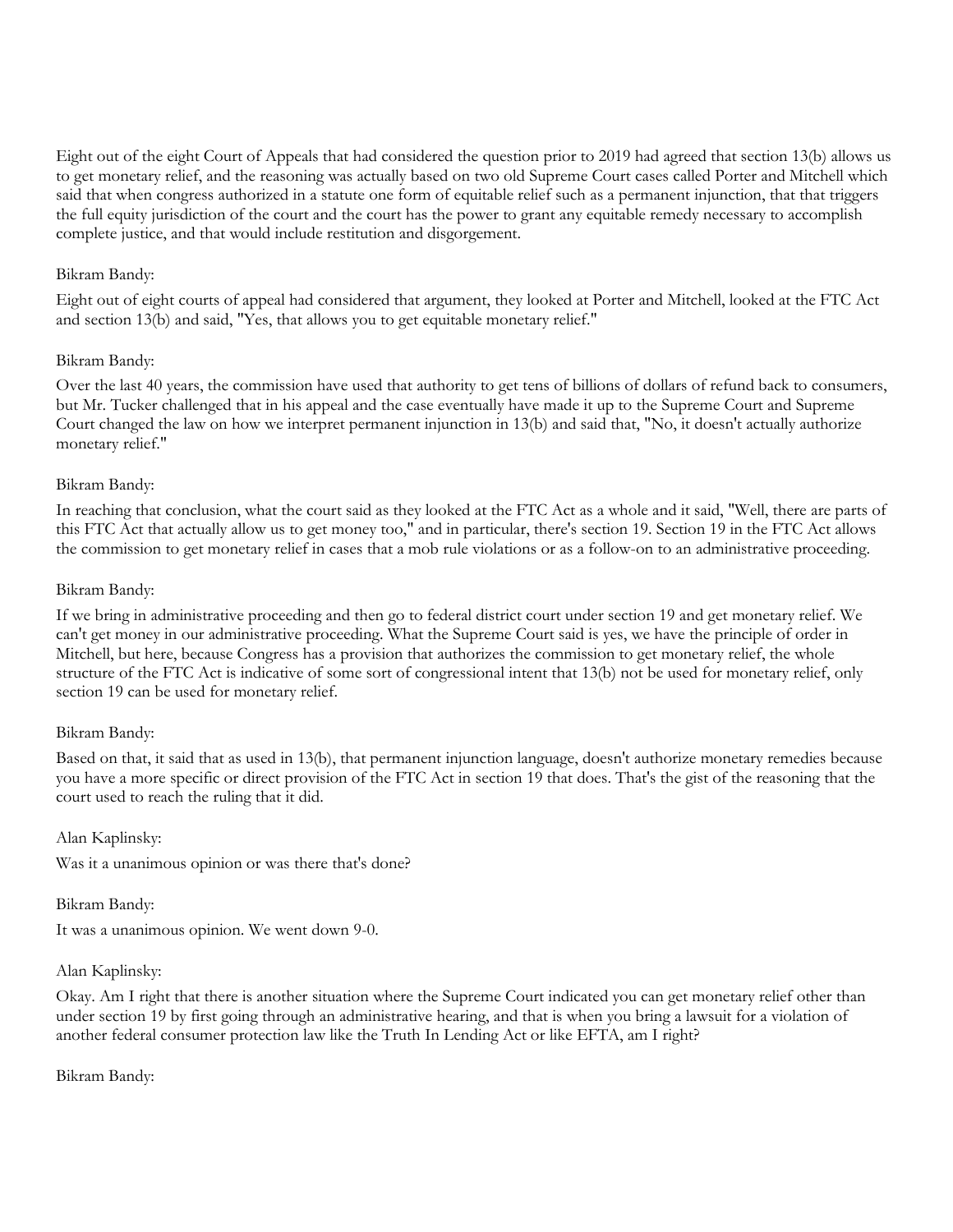A little bit. Rule violations, and when I say rule violations, there are also several federal statutes out there that we enforce and the statute have language that say that if you violate the statute, it shall be treated as if you're violating an FTC rule, so for those cases, and I just put those probably under rule violation cases-

## Alan Kaplinsky:

When you say rule violation, are you talking about FTC rules or are you talking about rules of not only the FTC but any other federal agencies such as a rule adopted by the CFPB under the Truth In Lending Act?

#### Bikram Bandy:

It's not any other rules but the TILA rules... Well, TILA's a little bit of a complicated situation, but there are some rules that may have been promulgated by a different agency but they may be under statutes that give the FTC and that agency concurrent authority to enforce.

## Bikram Bandy:

When I say rule violations, what I mean is any rule or statute that the FTC is authorized to enforce, and for rules, it could be rules that the FTC has promulgated, it might be some rules that the FTC still has the authority to enforce even if we didn't promulgate them ourselves, and for statutes, it would have to be a statute that says that a violation of the statute itself shall be treated as a rule violation under the FTC Act.

## Bikram Bandy:

TILA actually is not enforceable as a rule violation under the FTC Act because it doesn't have the language that some of the other statutes do that say that a violation of TILA is a violation of a rule under the FTC Act. It just says that a violation of TILA shall be treated as an unfair or deceptive act or practice, but that isn't enough for us to enforce it under section 19 to get monetary relief.

#### Bikram Bandy:

The only way a TILA that we can get monetary relief is if we alleged the section 5 violation for engaging in unfair and deceptive act or practice, but we can't get monetary relief for that under section 19. We can only get monetary relief... Before AMG, we can get monetary relief under 13(b), but now, the only way we can get monetary relief in a case like that is we would have to get bring an administrative case.

#### Bikram Bandy:

After the completion of that administrative case, then we would have to go to federal court and file an action under section 19 for monetary relief, so you have to do that extra step. We can't go straight to federal court to get monetary relief. Does that make sense?

Alan Kaplinsky:

Yeah, it does. That's very helpful.

Bikram Bandy:

It's complicated.

## Alan Kaplinsky:

Yeah, it's complicated. I think I understand now how it works. Let me ask you this. The other avenue available to you is administrative hearings, and I know that's sort of rarely done and I'm curious why that wouldn't be something in fact that you could do in the AMG case. Start all over with an administrative hearing and file your 13(b) action in court.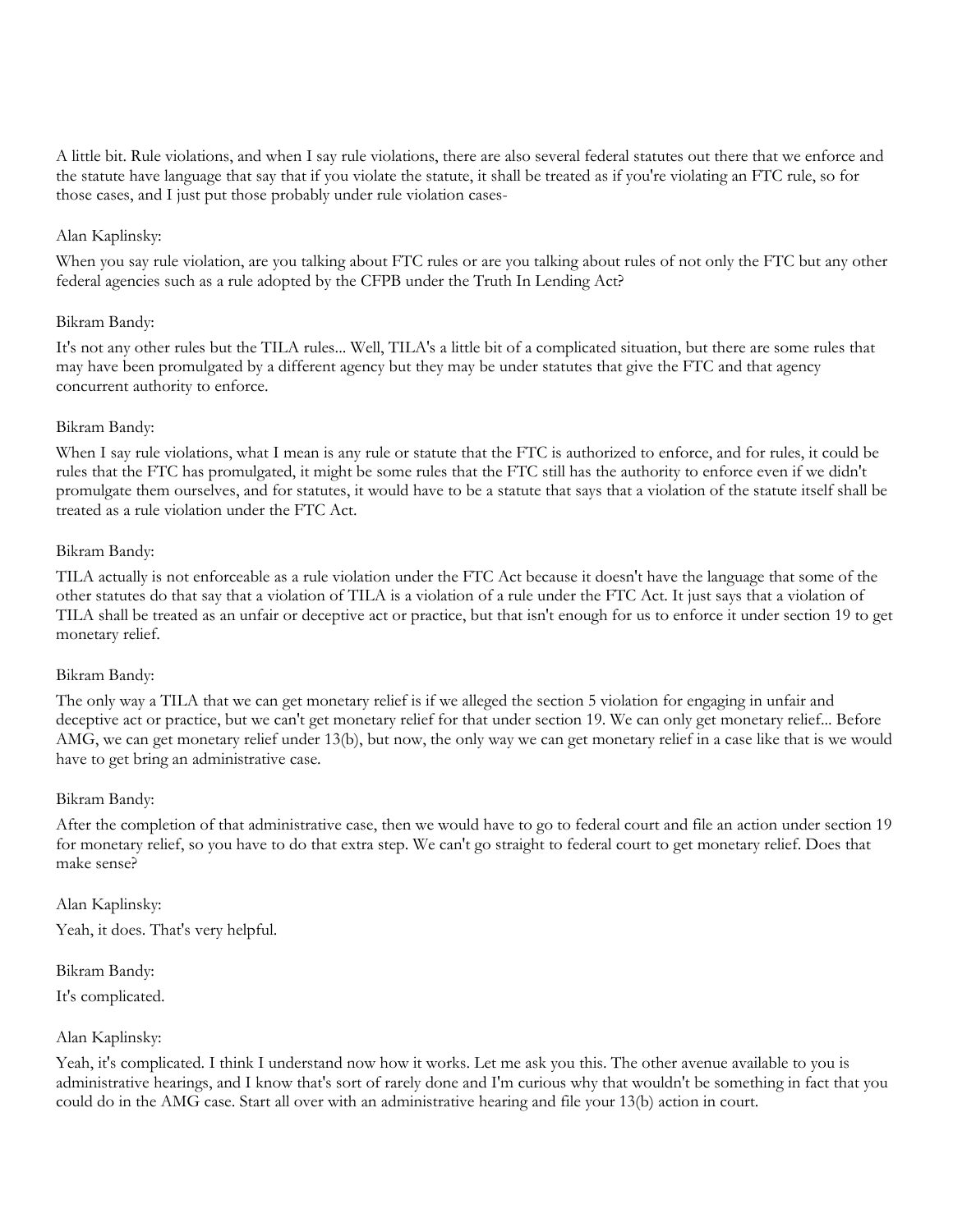## Bikram Bandy:

Administrative proceedings, on the consumer protection side, you're right, we have not historically done a lot of administrative litigation and there's some reasons for that. We'll note though that my colleagues on the antitrust side of the house here, they do actually do a lot of administrative proceeding. But that's typically [inaudible 00:24:19] in some of these antitrust actions. They're not looking for monetary relief. A monetary relief doesn't make sense in those cases.

## Bikram Bandy:

But really, in any case that the agency is doing where it's important to get money back to our consumers, we have shied away from administrative proceedings and here's why. Administrative proceeding, going down that pathway is extremely cumbersome, it's time consuming, it's resource intensive, and let me give you an example of why. Let's take the AMG case. If we were to go back and start over, and that's really not a practical solution now, but-

## Alan Kaplinsky:

I figured it wouldn't be, but I'm curious about it.

## Bikram Bandy:

If we did that, we would bring an administrative case, so then that... The process for getting monetary relief under section 19 after an administrative proceeding, it's essentially section 19 bifurcates the case. It basically says we try the liability portion of it administratively, and what does that mean? It means we file an administrative complaint, we have a hearing before an ALJ, then if we succeed, there is almost always an appeal to the commission. The commission then decides.

## Bikram Bandy:

I think a lot of defendants in those cases say, "Well, it's not surprising that the commission that approved the complaint to bring an administrative proceeding has sided with complaint counsel and affirmed a ruling against me," so we hear the term "Kangaroo court."

## Bikram Bandy:

After the commission affirms, although not always, but after the commission affirms, then the defendant really wants to have a Circuit Court of Appeals. They have a right to appeal that to Circuit Court of Appeals of their choosing, and so then they do that and then if we screed there, there might be a substitution, if not, the case is over, so then the liability portion of done. All appeals have been exhausted, Supreme Court has denied cert, and then only then can we go and file a new case in federal district court where we seek monetary relief.

## Bikram Bandy:

We can't, unlike other agencies. Other agencies do have the authority to get monetary relief in administrative proceedings. We do not. Because of that, we have to bring that second case then litigate that, so we litigate, we succeed, there's an appeal, and we've done this a couple of times and in one case, from the time we file the complaint to the time when we were able to actually start sending out refund checks to harmed consumers, it took 12 years.

#### Bikram Bandy:

That's not an efficient process, and it's not like we're lazy. It's not that. That's 12 years the consumers had to wait, and even more than that because they suffered their losses before we filed the complaint. That's a long time for people to have to wait to get their money back. It's not ideal and so if we can go straight to district court and litigate the whole case as we used to be able to do before AMG, that's a much more efficient process.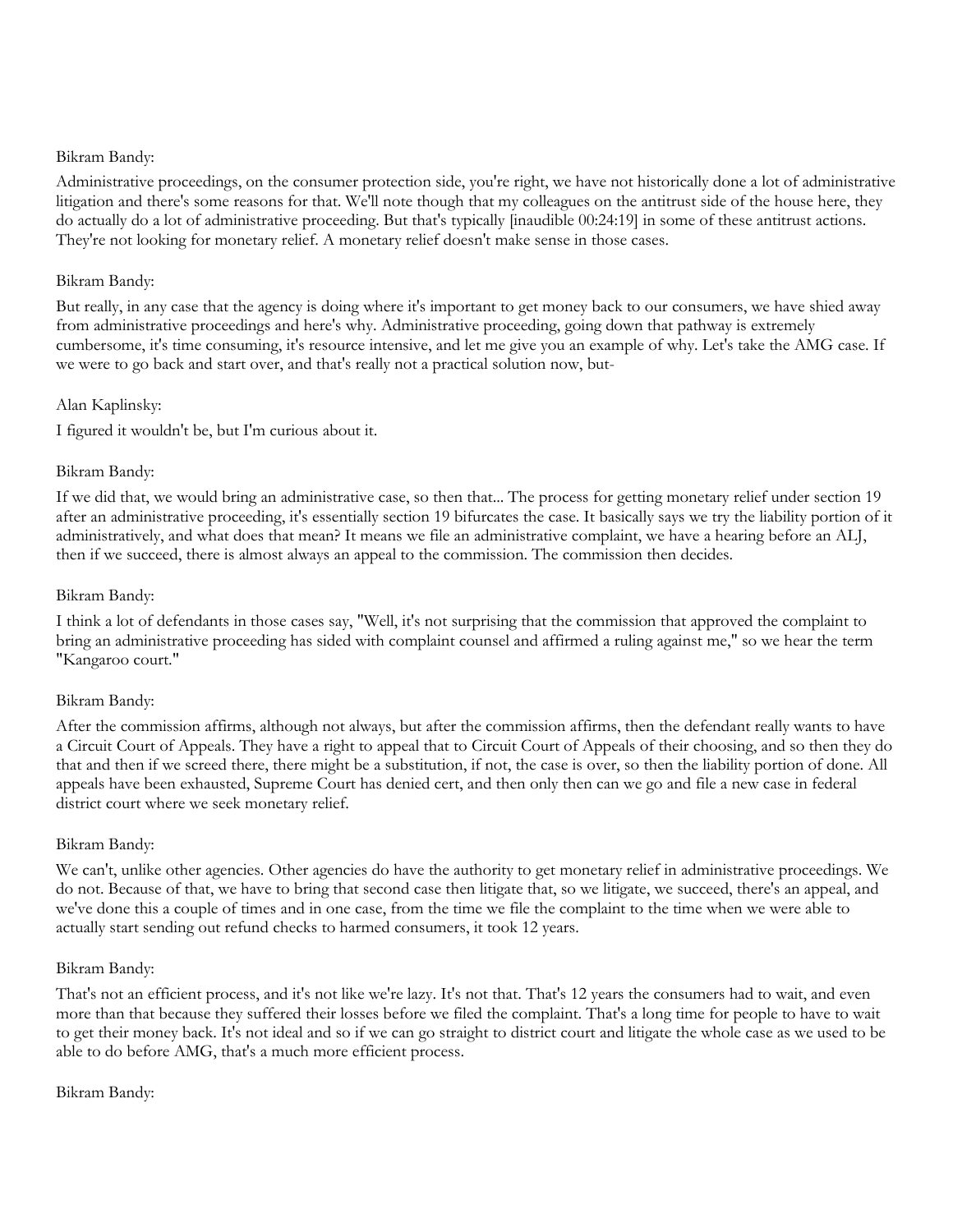Look, I'm not here to tell people that federal court litigations is something that can be resolved in a couple of months, but still, it's far shorter than 12 years. That's why we have historically opted for that.

## Alan Kaplinsky:

I'm curious, I'm just again thinking out loud here. You've got already a district court opinion that has issued a just summary judgment in your favor in terms of there being a violation of law and liability and the court's issued a permanent injunction, if you were to initiate an administrative proceeding right now, would that ALG... ALJ, I'm sorry, be bound by the district court opinion? You've got a sense of final judgment right now dealing with liability and permanent injunction.

## Bikram Bandy:

I think there's some complicated questions there about how res judicata and claim conclusion would apply. The other thing is would the defendants, would Mr. Tucker have an argument that there's some res judicata there that prevent us from going down that path because we do have a final judgment and... I don't know, I haven't looked into that.

## Bikram Bandy:

Look, we filed the AMG case in 2012. Here we are in 2019 or 2021, nine years later, and so there's also some practical considerations. The other thing is DOJ brought their criminal action, they got a criminal forfeiture order in their case. I don't want to talk from the AMG case team and I really can't get into that, but I think I would be surprised if we devoted those kinds of resources to this case at this point, even the history that's there.

## Alan Kaplinsky:

I guess you can't blood out of a stone. Even if it were to work, what I just imagined, your defendant is in jail. I assume his companies are not operating right now.

Bikram Bandy:

That's right.

## Alan Kaplinsky:

They're shut down, so yeah, I get it. All right, let's turn to other implications. I'm wondering, I assume you've got many, many other cases that are pending in federal courts around the country that had been brought on under the same theory where you're seeking monetary relief. What's happened to all those other cases? Where do they stand up?

#### Bikram Bandy:

I don't know. This is what has kept me extremely busy between April 22nd and today. I worry and have to deal a lot with all of our pending cases, and it's been hectic. I've got case teams reaching out to me all the time based on trying to navigate this post-AMG landscape.

#### Bikram Bandy:

Now I will tell you that prior to AMG coming out, really I think once the Supreme Court granted cert on this case, we had planned and prepared for a loss in AMG. Honestly, I personally thought that it was more likely than not that we would lose the case, so in some sense, the results in AMG was not surprising to me.

#### Bikram Bandy:

I do commend my colleagues here that briefed it and argued it. I think we put ourselves in as good a position as we could, but given where statutory interpretation is and where the Supreme Court is on statutory interpretation, I thought it was a tough audience for us, and sadly, I was right.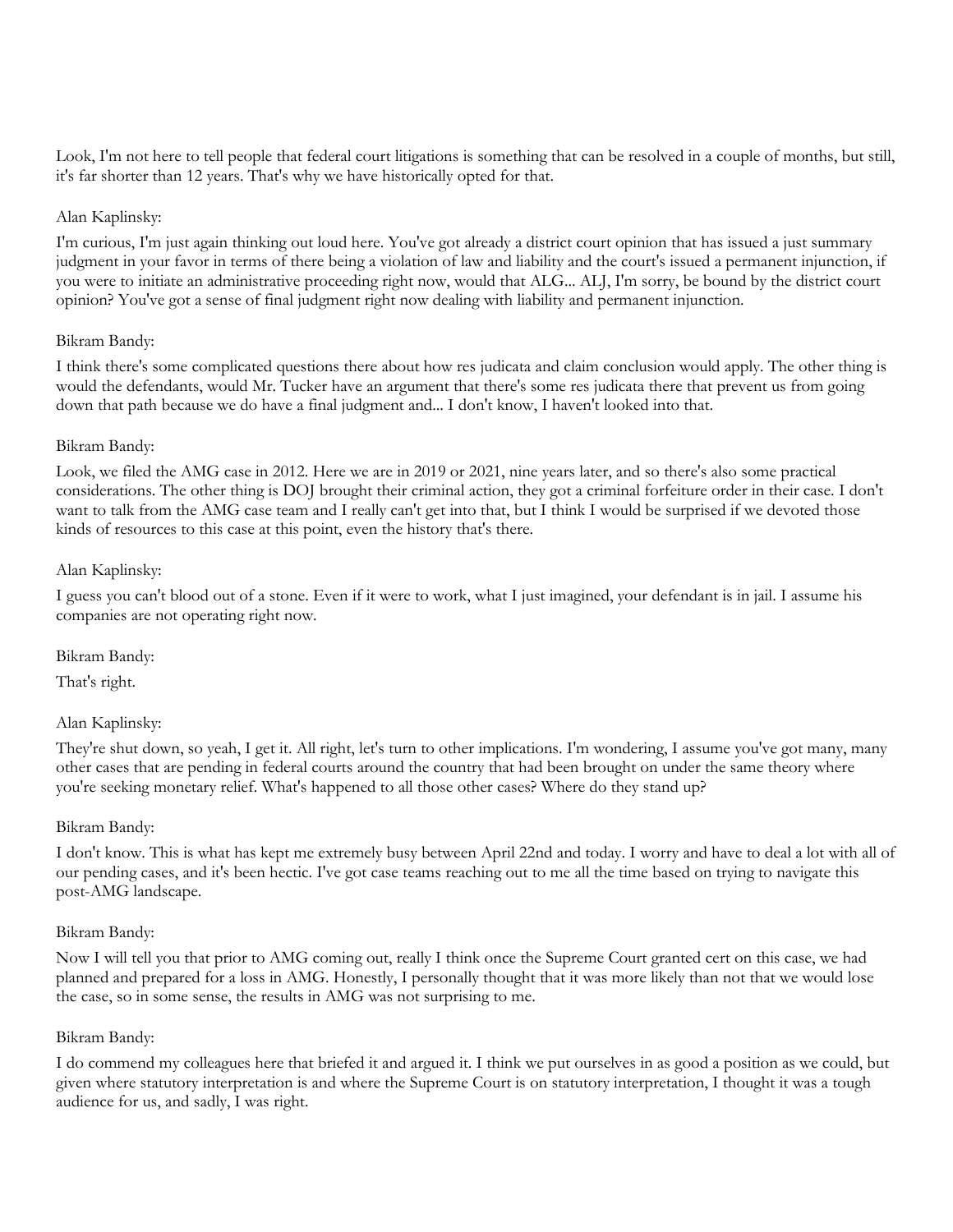#### Bikram Bandy:

Anyways, we had a plan and we've been executing that plan but it's still hectic to put it into play, but yes, we do have a lot of cases out there that are pending but the good news from at least my perspective, in our perspective is that we're not completely out of business in all those cases. In a lot of those cases, we have rule violation that we can enforce under section 19.

## Bikram Bandy:

In those cases, we are sort of business as usual because we're saying, "Hey, we may not have the authority under 13(b) to get monetary relief but we do have rule violations that was on 19 so we can get monetary relief under section 19." Some defendants are pushing back and contesting against that but I think if you look at the statutory language, it's pretty clear. We do have that authority and we're doing that.

## Alan Kaplinsky:

What would be an example of a rule...imagine TILA doesn't work because that special language is lacking. What would be an example? I don't need to know the name of the case, but a type of case where you'd be able to make that point?

## Bikram Bandy:

Sure. I think a lot of the cases, I think there's two statutes or rules that are pretty common in our cases because of the breadth of the conduct that they cover, and one of is the Telemarketing Sales Rule. There are a lot of consumer transactions that occur that have some element of telemarketing associated with them, and so you do see a lot of TSR rule violations, particularly in some of our more egregious fraud cases.

## Bikram Bandy:

There are still a ton of telemarketing scams out there. From debt relief and tech support, you name it, we have a lot. We still have a lot of illegal stuff going on in the telemarketing rule, so yeah. Let's say we have a debt relief scam. Someone calls you up and says, "Hey, I can reduce that student loan payment of yours. All you need to do is pay me \$5,000 but you're going to make it back because you're going to save \$10,000 once I renegotiate your student loan debt." That type of scam is typically operated and done via telemarketing and so we'll bring that case.

## Bikram Bandy:

It is a violation of section 5 to lie to people about debt relief. It's also a violation of the Telemarketing Sales Rule to do that. It's a violation of Telemarketing Sales Rule to collect an advance payment or a debt relief service. That's the kind of case that we would seek monetary relief under 19 for that TSR violation.

#### Bikram Bandy:

The other statute by the way is ROSCA. ROSCA is the Restore Online Shopper's Confidence Act. That covers internet transactions and has various descriptions on what can and can't be done on an online transaction, so that's a common one that you see as well and we do have cases out there where there's been some deceptive act of practice but it was done and there's some ROSCA violations as well and so we brought them together and we're not keeping on... We're persisting with our monetary relief demand based on the ability to get monetary relief for the ROSCA violation under section 19.

#### Alan Kaplinsky:

How have those cases been working for you? Is it too early to tell what the courts are going to buy that argument?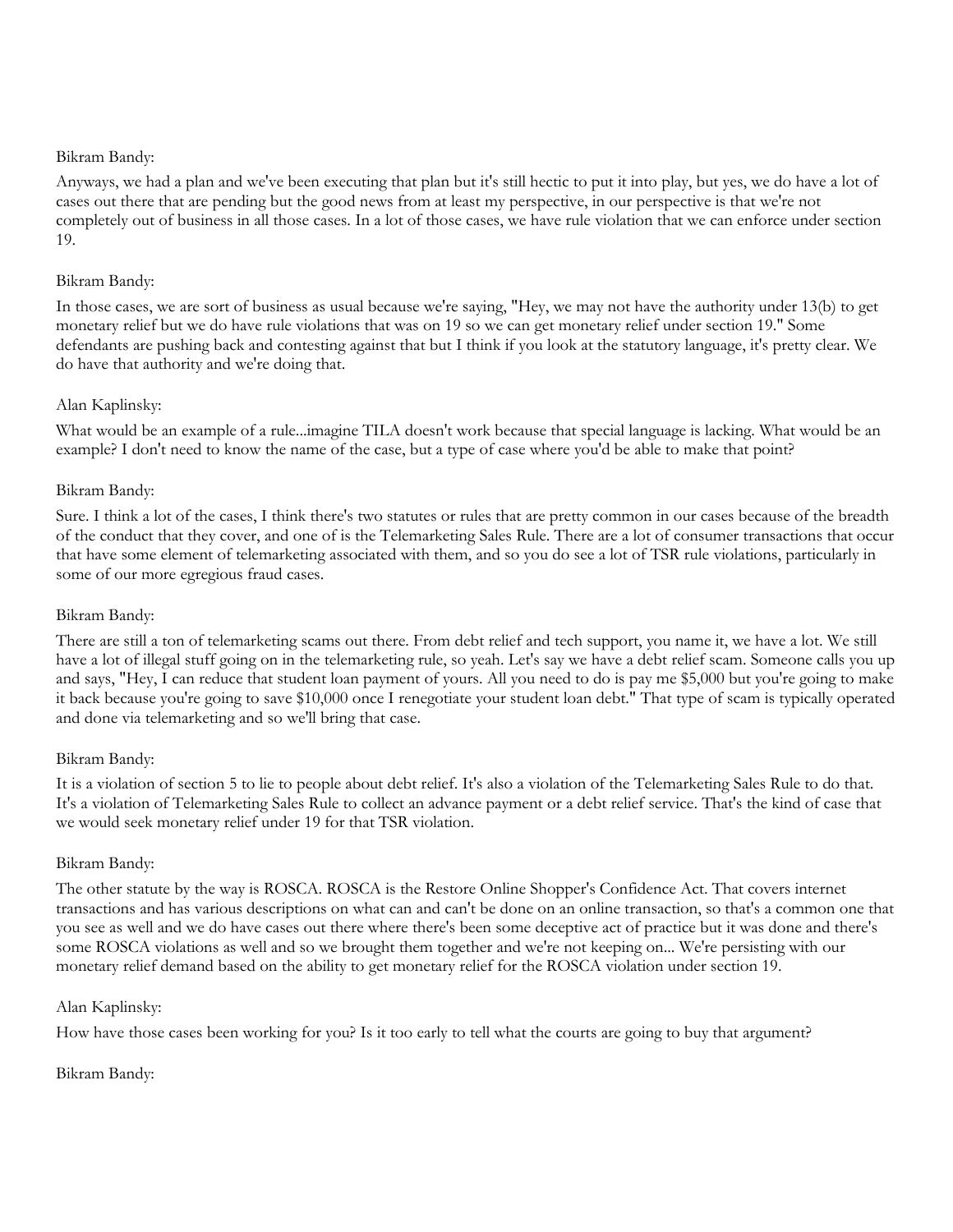I think for the most part, it's a little too early. I think we're still in the briefing stages in most of those cases where defendants have pushed back. There's one other complication with section 19 that I think is worth mentioning. Under section 13(b), monetary relief part of AMG, there was no applicable statute of limitation, so we could go back and get monetary relief really as far as back as we could prove consumer losses, but section 19 has a three year statute limitation.

#### Bikram Bandy:

In some of those cases, even if we have a section 19, we've had to tailor our monetary relief so that we're only refunds for the consumers who are injured and suffered losses in the three years predating the filing of the case. There's been some of that that's been going on.

## Bikram Bandy:

Right now, we have some asset freezes in place prior to AMG in cases where we do have section 19 and so defendants are fighting the asset freezes saying that we no longer have a basis to maintain them but we're saying we do because we have section 19, monetary relief authority, but I think most of those cases are still in the... They're briefed up or in various stages of briefing up, but to the best of my knowledge, we haven't gotten a decision on those cases yet.

## Bikram Bandy:

I feel pretty good about where those cases are going to go because I think the language of the statute's pretty clear that we can get monetary relief in those cases.

## Alan Kaplinsky:

Sure. Let me ask you another question that has intrigued me. What about companies that right before the AMG case came down, they settled with you in a similar kind of case, in a similar posture to AMG where you didn't have a section 19 claim as well? A settlement gets entered into but what happens there? Could the other party undo the settlement? Have they tried to do it?

#### Bikram Bandy:

To answer the second question first, have they tried? No. No one has tried to do that. We've heard some interest or, I don't want to say threat, but saying, "Hey, we did that settlement. We're thinking about it," but no one's actually taking action on it, and I think there's a good reason why. Because that's unlikely to be successful based on my view.

#### Bikram Bandy:

Courts, the need for finality of judgment is pretty well established and I think courts are reticent to undo final judgment under rule 59 or rule 60 unless there's a good reason, and typically, a subsequent change in law is not a good enough reason to get out of a judgment that's already been entered by a court, and whether it agreed to as an instant judgment or even in a litigated context.

#### Bikram Bandy:

But even more so for the consent judgment, there are well established legal principles that say, "Hey, look. When you settle a case, you are compromising your claim. You're making a calculation and you're taking on some risks." Particularly for the ones that settled while AMG's issue was pending, I think courts are going to be very, very unlikely to undo a deal that was made just because an unknown factor which was whether which side would prevail in AMG is now known.

#### Bikram Bandy:

I look at it this way. If we'd won AMG, could we go back to a defendant and say, "Well, we gave you a discount because we had AMG risk. Now we want more money because we ended up winning." Obviously, no, we wouldn't do that. I know a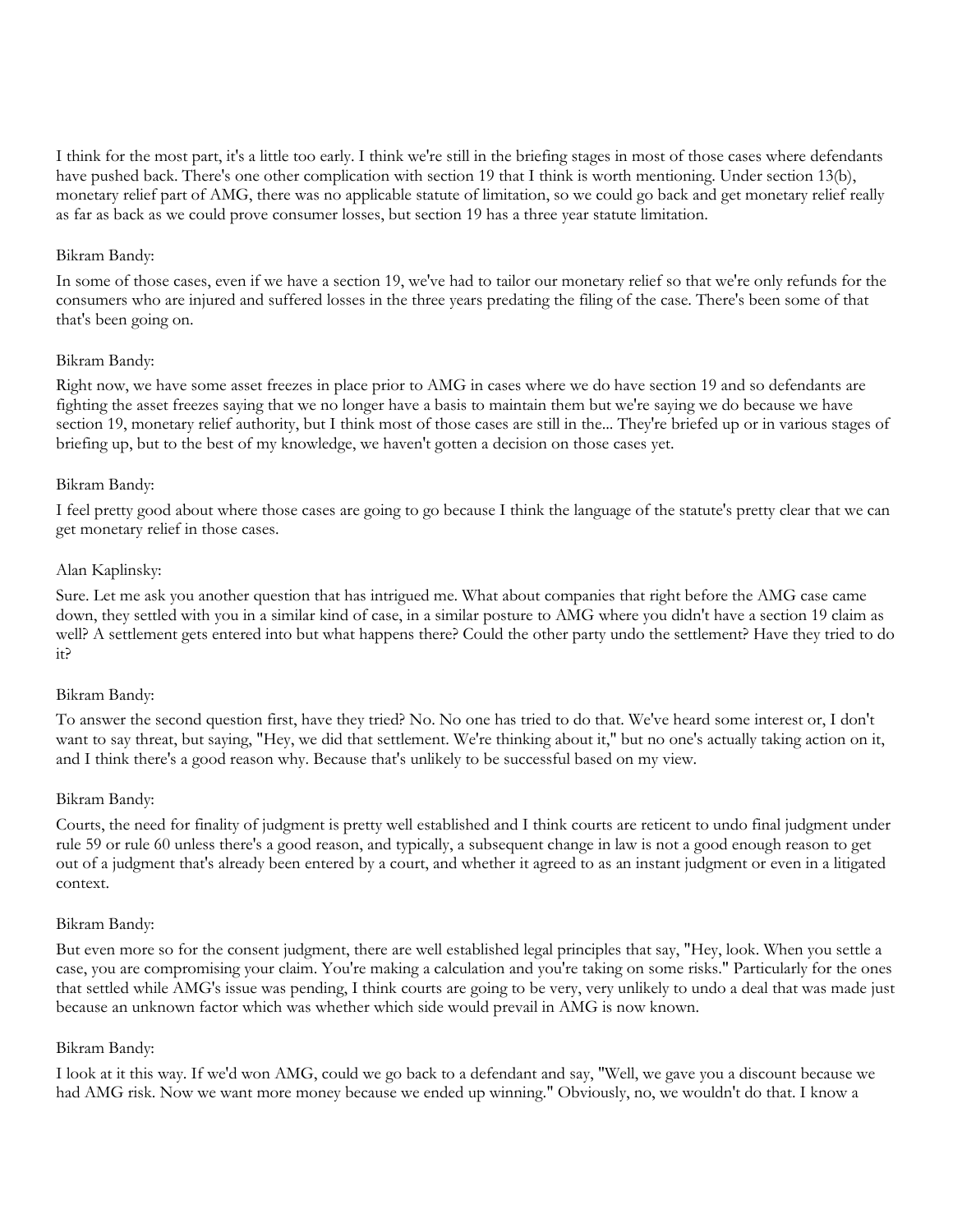court wouldn't do that and so likewise, I would say, "Well, we baked into the monetary relief number, this idea that we could lose AMG and you baked in that we might win and so you have to..."

#### Bikram Bandy:

Courts that have dealt with this situation basically say, "Hey, look, a deal's a deal," and they're not going to do that. They have plenty to do rather than go back and try the relitigate these things, so I'm pretty confident that courts, they're not going to be very receptive to these efforts if they ever come.

## Alan Kaplinsky:

I was thinking about it very simplistically, and if it wasn't a settlement agreement but say you had just a plain vanilla contract between two parties and there is a mutual mistake of fact or law, sometimes you can try to undo the settlement. There's some basis that the parties entered in an agreement based on a bilateral mistake, but I guess that doesn't work when your other contracting party is the government or if it is...

## Bikram Bandy:

I don't know if I would view it as a mutual mistake. Look, if any settlement was agreed to in the last two years, really, this issue came to head in early part of 2019. That's when we started seeing some rumblings in the appellate court that there was a problem here, and that's when I really started worrying about this problem, and it's been amongst the FTC practitioners. It's been pretty well known that this is an issue over the last year.

## Bikram Bandy:

If someone agrees to a settlement and AMG comes out the way it did, it's not a mutual mistake. I think both parties were aware that there was this contingency out there, so the fact that it goes one way or the other, I don't view that as a mutual mistake that would void the meaning in the minds of the party in a settlement agreement.

## Alan Kaplinsky:

Point well made, Bikram. Let me also clarify one other related thing and that is the circumstances in which the FTC can get civil money penalties. You weren't able to seek them in your section 13(b) case against AMG, am I right? There's no authority to get them.

#### Bikram Bandy:

Right. One thing, your listeners are learning that the way remedies work in the FTC is complicated. Yes, that's correct for AMG. We can't get civil penalties for just the section via violation. We can't get them for TILA or EFTA. There are other handful of statutes that... They're actually the same statutes that we can't enforce the rule violation under section 19, but for every statute that we can enforce as a rule violation and get monetary relief under section 19, we can also pursue a civil penalty under section 5(m) of the FTCA.

#### Bikram Bandy:

Now we typically don't do that and the reason is that when we get a civil penalty, we can't return that money to consumers. That money goes to the treasury, and so as a consumer protection agency, we want to prioritize getting money from defendants and returning them back to our consumers, not sending it to the government desk. For that reason, we don't bring a lot of civil penalty cases.

#### Bikram Bandy:

The one area where we do is where we have a violation where it's really hard, where there is no consumer monetary loss or where it's hard to quantify it. The best example of that would be like a privacy case. We have the Children Online Protection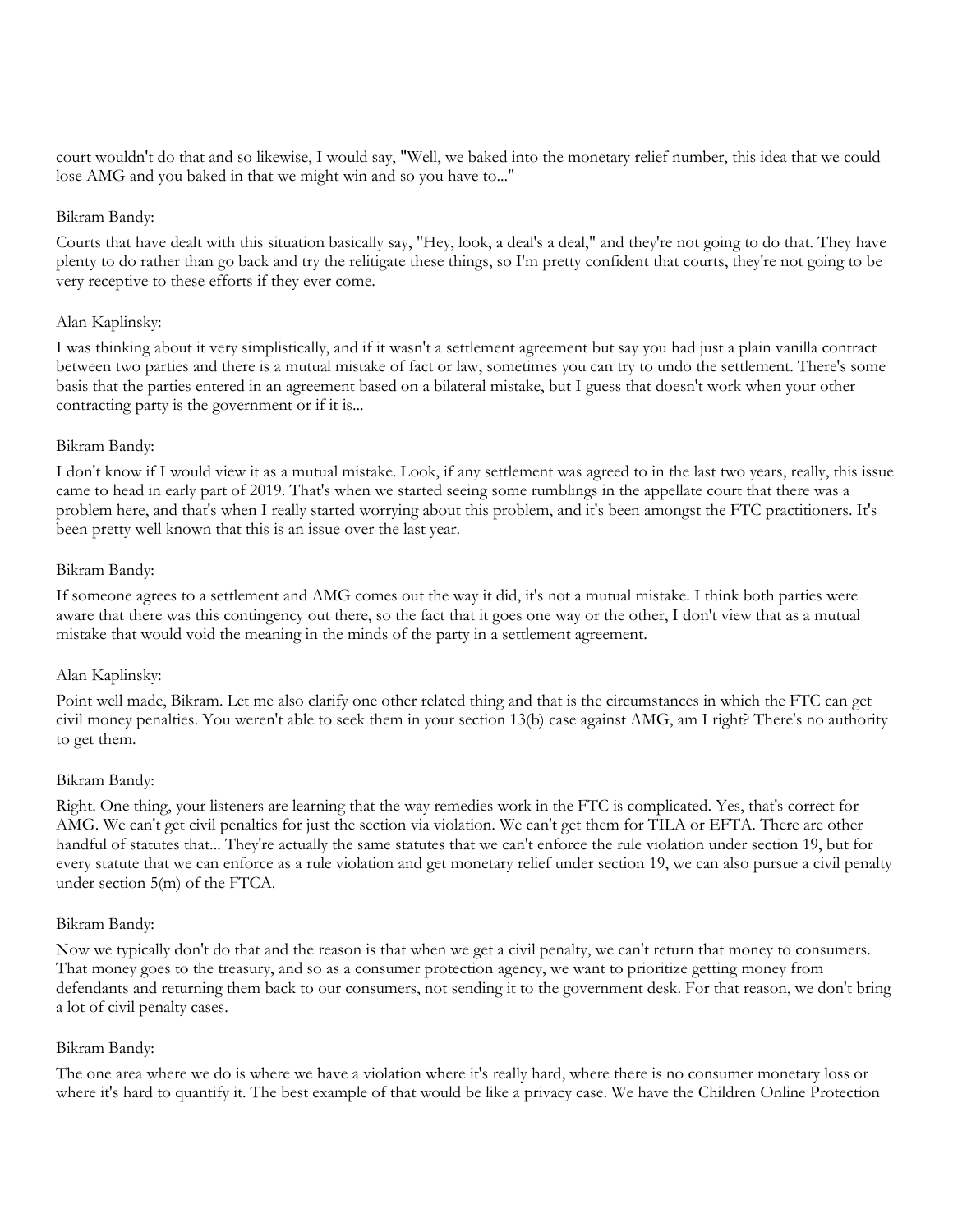Act, COPPA. Privacy case, it's hard to say consumers lost this much money because a company's complied with privacy practices, so we typically seek civil penalties in those cases.

## Alan Kaplinsky:

Got it. I see. When you seek them, can you go directly to court or do you have to first go through an administrative proceeding?

#### Bikram Bandy:

We don't have to go through an administrative proceeding but here, another complexity to the gift that is the FTC Act is in order to give a civil penalty, we actually have to refer that case to the Department of Justice, and then if the Department of Justice wants to litigate that case, they can. If they decline it, then it comes back to us and we litigate the case, so we do have an extra step but we don't have to go administratively to get a civil penalty.

## Alan Kaplinsky:

I got it. Okay. Let's talk about where we go or where the FTC goes from here. My understanding is the FTC is seeking some kind of amendment to the Federal Trade Commission Act which would I guess change the language of 13(b) to expressly give you the authority to get monetary relief. Am I right?

## Bikram Bandy:

Yeah. I think in the fall, before AMG came out, all five of our 10 commissioners, we're down to four now, but all five of the commissioners signed a letter to Congress urging Congress to enact the legislation to make clear that the agency has the ability to get equitable monetary relief under section 13(b). The commission did ask for that on fall.

#### Bikram Bandy:

In the wake of AMG, our commissioners have all said that it's important for Congress to make amendments to the FTC Act to restore or at least to make clear that we're entitled to get monetary relief under section 13(b), so yeah. The commission has urged that. What I do know is that on the house side, a bill has been introduced and that bill actually yesterday was loaded out of the house Energy and Commerce Committee and referred to the full house for consideration. There has been some legislative movement on basically amendments to section 13(b) that would restore the section-

#### Alan Kaplinsky:

If you know the house bill number for our listeners, do you have that?

#### Bikram Bandy:

I don't know it. I know it begins with a two. It's 2,000-something but I don't remember the actual number of it but I can certainly find out.

#### Alan Kaplinsky:

It will go now on the floor of the house. I take it you don't know when the full house will act on the bill.

#### Bikram Bandy:

No, I don't know. I would hesitate that people work in the house, the representatives don't know that yet either. All I know is yesterday, there was a markup on the bill and it was referred to the full house.

#### Alan Kaplinsky:

It would seem to be a no-brainer, right? For our Congress and the Senate to deal with this thing, no?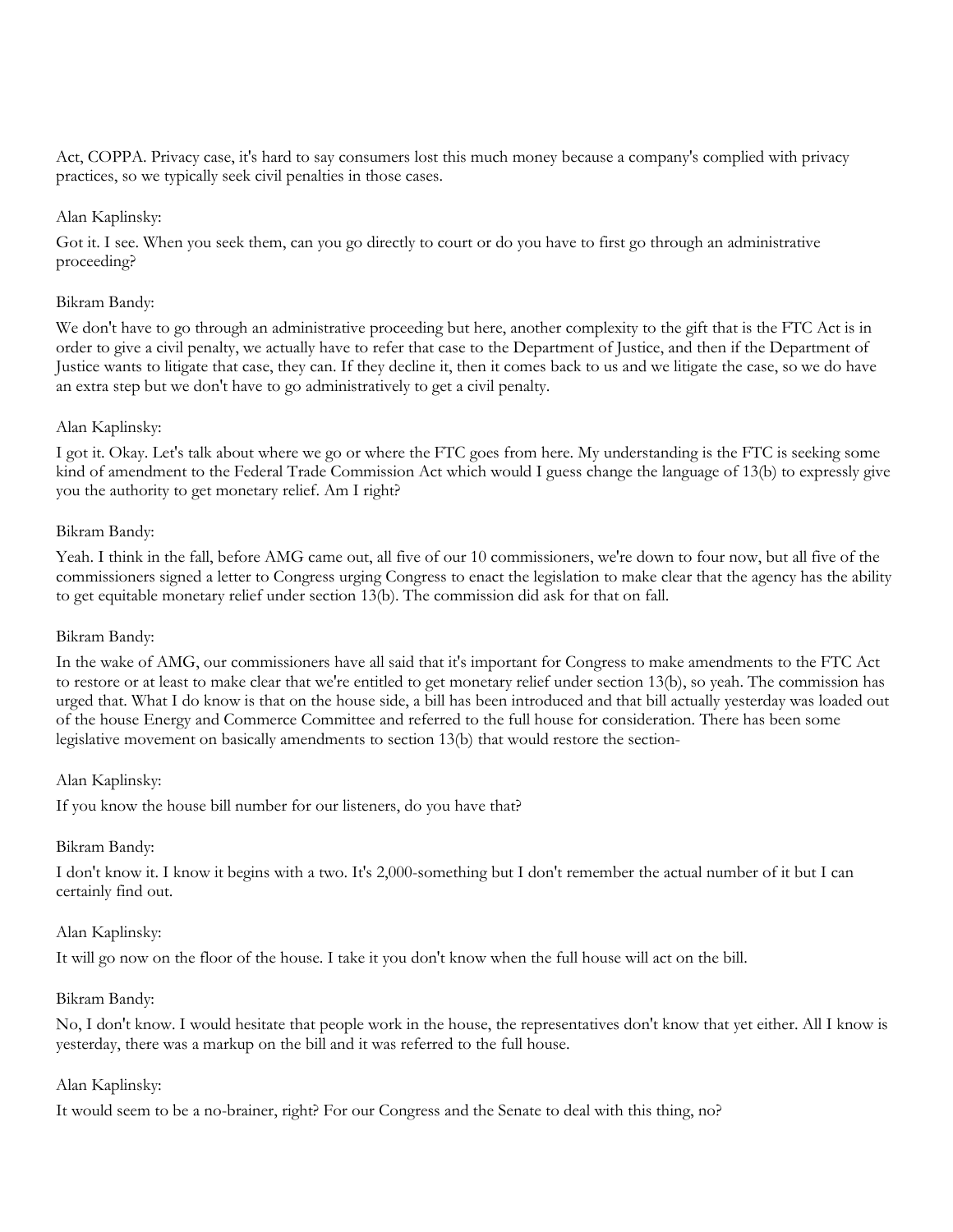## Bikram Bandy:

In my view, yes. I've looked at the house bill and from what my read up is it's pretty straightforward. It basically would restore the status quo ante before AMG. It would restore the commission's ability to get restitution and disgorgement directly in federal court under section 13(b). The only difference is that the house bill actually put the 10 year statute limitation, so we wouldn't be able to get monetary relief going back 10 years prior to filing the suit, but other than that, it restores the status quo.

## Bikram Bandy:

Now I am aware that there have been other groups that are out there, like the Chamber of Commerce is one, who have been pretty vocal in saying that they're in support of some restoration of authority under section 13(b) but they want additional conditions. There's been some talk of reducing that 10 year period to three years. There's been ideas about not making it applicable to competition cases, to impose additional evidentiary burdens that we would have to meet in order to get monetary relief in certain cases.

## Bikram Bandy:

I think that there is an agreement even amongst the people we regulate that it's important for the agency to have the ability to get monetary relief directly in federal court. I think everyone recognizes that administrative process laid out is not great. It's not great for defendants either because they get mired in a dedicated litigation either, so I think everyone recognizes that.

## Bikram Bandy:

The details of how 13(b) should work post AMG, post statutory amendment, that's where there's some disagreement between consumer protection advocates and business advocates. We'll have to wait and see how Congress resolves that.

## Alan Kaplinsky:

It does, while it says you can go back 10 years, if that became law, you would be able to apply that to all your pending cases or does it only apply to newly filed cases after that's done?

## Bikram Bandy:

That's a great question. I have to mention that that is another area of debate. The house bill, I actually did pull up the number it's HR2668. That bill has a provision that would make it applicable to all pending cases, so any case that's pending at the time, not in final judgment, we would able to get monetary relief under 13(b) in those cases. Now it would be fully retroactive meaning we can't go to cases that have already been resolved and say now we want to go...

## Bikram Bandy:

For example, AMG is I think it's a final judgment. I think the mandate came back. We couldn't go back and say, "Oh, now we want to undo AMG" because that's a final case, but for some of the cases that are still keeping around in active litigation, it would help with those cases.

#### Alan Kaplinsky:

Now, putting aside the bill, I assume, and all the cases that you've got to deal with now going forward that are already pending, what about new cases? What's happened since April? Have any new cases been brought and what avenues is the agency using?

#### Bikram Bandy:

Sure. I've been telling people this all the time, like "Look, AMG is going to set that for us," but we're still going to keep doing everything we can to protect consumers and to get money back, and we're not out of business on that front. We do have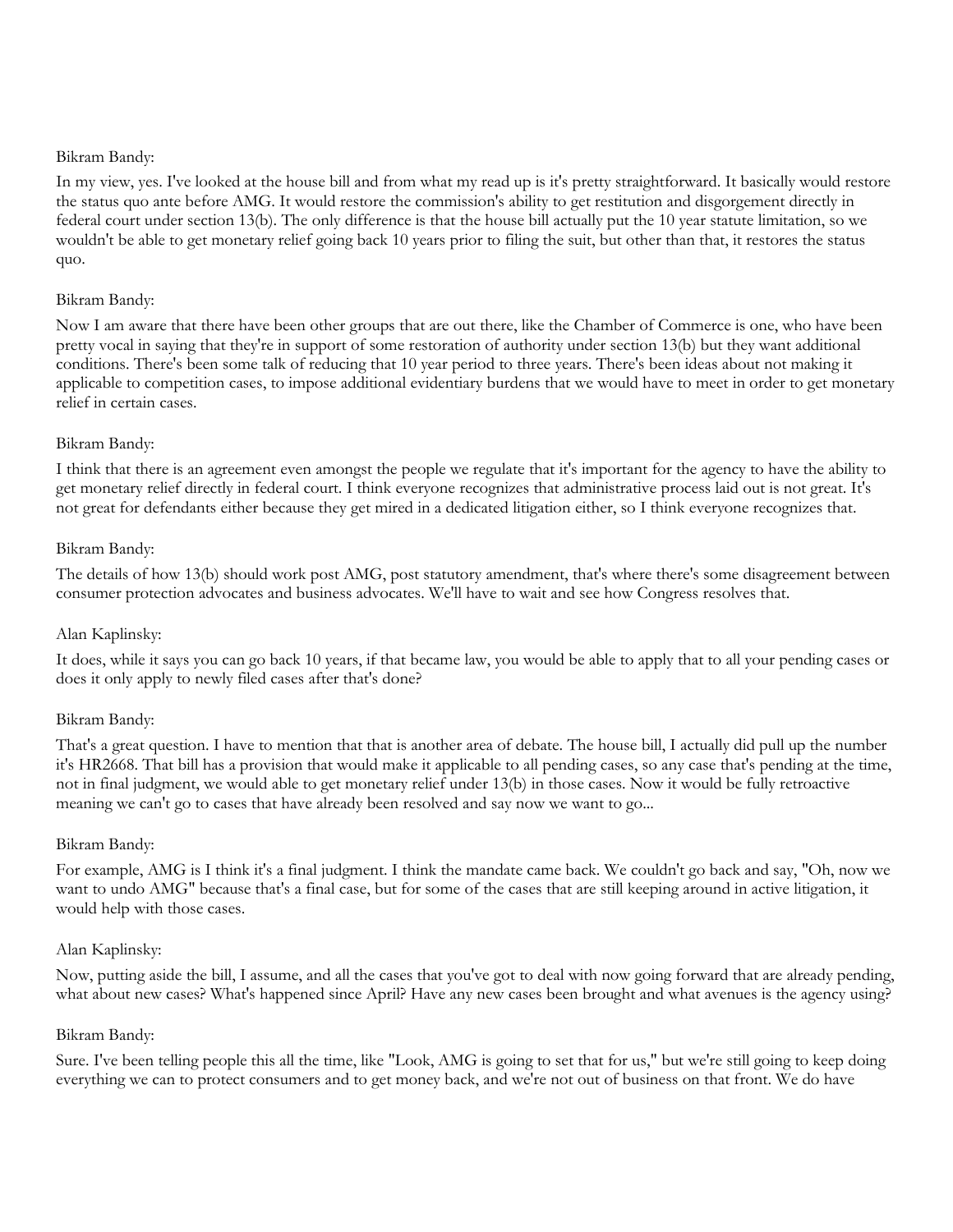section 19 so we're continuing to bring those cases where we do have a rule violation under which we can get monetary relief under section 19, so we're doing that.

#### Bikram Bandy:

In the cases where we're not, I think we're thinking about maybe we have to do that case administratively and go through the long haul to try to get monetary relief back in those cases. The other thing we're doing is we are partnering with state AGs.

#### Bikram Bandy:

The good thing about AMG is it only apply to the FTC Act, it did not impair the ability of a state attorney general's office to get monetary relief and distribute refunds to consumers based on that monetary relief war, and not every state has the authority to do nationwide regress, as we like to call it, but many do and we've had a lot of productive and helpful conversations with our state partners on that and there have been some instances more recently where we have brought this data. Now, we've historically also bought cases partnering with state AGs but I think you see an uptick in that going forward-

## Alan Kaplinsky:

It would have to be an AG where their law gives them a right to get nationwide relief?

## Bikram Bandy:

I think obviously, that's what we would be looking for, right? Because bringing cases that can only provide refunds to the citizens of X state, that's not an ideal... At the FTC, we're not looking in small cases. We're a federal agency, so we're looking at getting the biggest bang for our buck and that means cases where we have a lot of consumer arms, so we're going to look to partner with someone that can help us get refund back to everybody.

## Alan Kaplinsky:

What about the CFPB? Have you been partnering more with them and do you see that as another way to go?

#### Bikram Bandy:

We have historically had a very good strong working relationship with CFPB. We meet with them and communicate with them regularly and we have partnered with them historically on a lot of different matters, particularly in the mortgage area. I think since AMG's come out, I don't think we filed a case yet with the CFPB but it's certainly something that we're exploring.

#### Bikram Bandy:

Really, to take a step back and think about this, for cases that we can't bring as rule violation cases and our only pathway to monetary relief is administrative, because that administrative process is so inefficient and so time consuming, we're going to look to anyone we can partner with that may be able to make that a much more efficient process, whether it be a state AG or the CFPB, and I think just depends on...

#### Bikram Bandy:

Of course that also depends on the state AG or CFPB's capacity to work with us, their willingness to work with us, but we are having those conversations and I think that that's something you could see certainly more of in the future which is that we are partnering strategically so that we can do our cases but still provide consumers with the monetary relief and the refunds of the money that they lost in these cases.

## Alan Kaplinsky:

It should be noted in that regard that when Dodd-Frank became law in 2010, Congress gave the CFPB very, very broad authority in terms of penalties that it could obtain. I mean there's a whole laundry list of things that they can do. They can get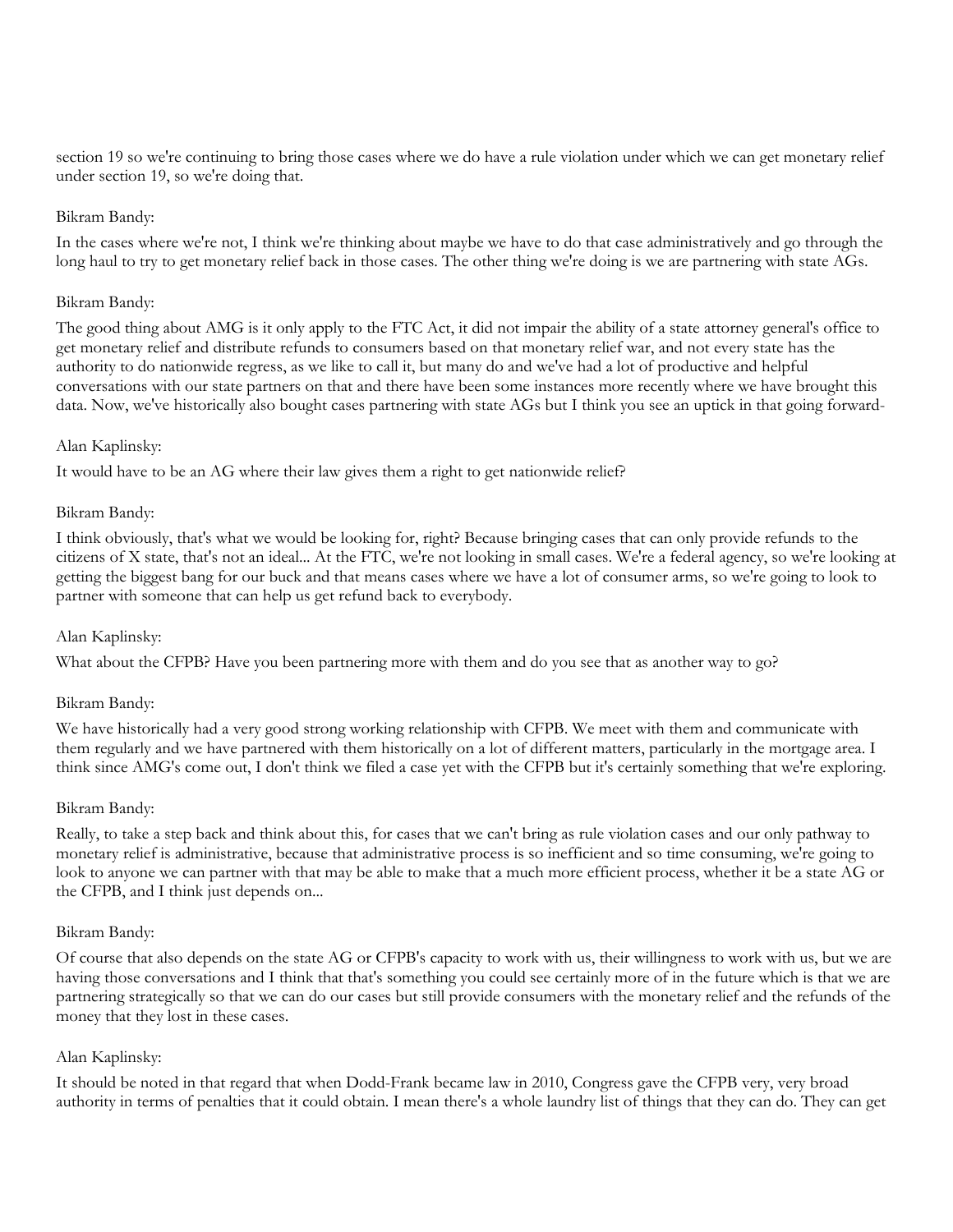civil money penalties, they can use the civil money penalties as redress that can go back to consumers, and so they would seem like a natural partner for you to work with. That would make a lot of sense to me.

## Alan Kaplinsky:

One other thing I thought of, just to get your reaction to that, what about partnering with plaintiffs' class action lawyers where they seek the monetary relief and you seek the injunction?

#### Bikram Bandy:

I think it's probably a little more complicated for us to partner with them, but I can tell you that in certain areas, we have had a good working relationship with plaintiff class action bar, but class actions work differently than government enforcement actions, and there are two big differences.

## Bikram Bandy:

One is class certification is always a tricky issue that you have to worry about in the private sector cases that we don't have to worry about as a government agency, and the other thing is with that \$1.3 billion reward that we got in AMG, it's not like we got a 33% cut of that. That \$1.3 billion minus the cost of sending out the checks was going to go back to consumers. You think about that, we can be a little bit more effective.

## Bikram Bandy:

I used to do the agency's do not call and telemarketing enforcement work and there's a lot of activity amongst the private plaintiffs at least prior to the Facebook cases I've turned about private TCPA class actions, and we had a really good working relationship with TCPA class action counsel because my view was that when we're doing telemarketing cases, we're really looking for the scams, but when the TCPAs folks are looking for it, they're really looking...

#### Bikram Bandy:

They don't want to go after these time scammers because they're not going to be able to pay giant class action judgment. They're looking for the large legitimate publicly traded companies because they're in TCPA cases, so it's like that's a good lane for them, and a good lane for us is going after the scammers who are defrauding people.

## Bikram Bandy:

There tend to be some efficiencies if we work together or at least strategize with private counsel, but I think partnering in a case is going to be complicated and it may not be a particularly efficient use of either sides of resources.

## Alan Kaplinsky:

Right. Then of course, it just occurred to me that in some cases, you may be dealing with a company that's got an arbitration provision that can't be enforced against a government agency but it can be involved against a private litigant. That will be another potential hurdle.

#### Alan Kaplinsky:

Okay. We're drawing to the end of our show today, Bikram. I'm wondering, before we wrap things up, if you have anything else that you'd like to add? Something that we haven't focused on that you think is important?

#### Bikram Bandy:

No. I think really, the message that I've been telling people, really, two things. One is that, look, the AMG decision is certainly a setback. I think it certainly requires us to think about things differently, but we're still fighting for consumers. We still have a